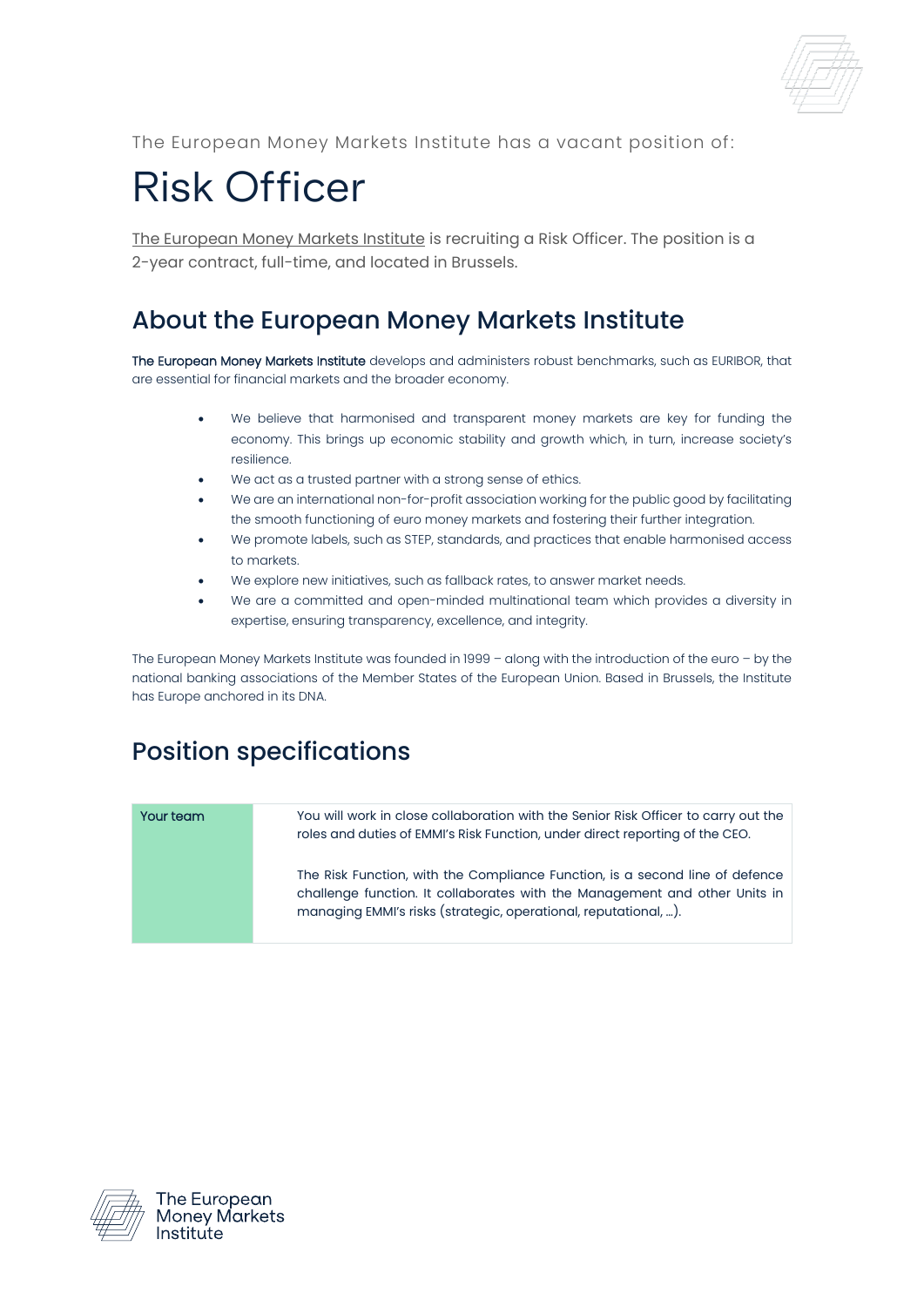| Your role                                | As a Risk Officer, and as part of the Institute's Risk function, you will support the<br>Senior Risk Officer in:<br>Implementing, reviewing $-$ as necessary $-$ and maintaining the<br>٠<br>Institute's risk management processes;<br>Identifying, assessing and monitoring current and potential risks that<br>٠<br>might affect the Institute;<br>Supporting the implementation of specific control frameworks such<br>٠<br>as outsourcing, IT, cybersecurity, etc;<br>Producing timely, accurate and complete risk reports tailored to the<br>٠<br>relevant audience (Management team, Audit & Risk Committee,<br>Board of Directors);<br>Defining, compiling and monitoring KRIs;<br>٠<br>Maintaining and keeping up to date the risk register;<br>٠<br>Participating in risk testing campaigns;<br>٠<br>Coordinating internal audit matters;<br>٠<br>Providing secretariat to the Audit & Risk Committee (meeting<br>٠<br>organisation and preparation, minutes, ). |
|------------------------------------------|---------------------------------------------------------------------------------------------------------------------------------------------------------------------------------------------------------------------------------------------------------------------------------------------------------------------------------------------------------------------------------------------------------------------------------------------------------------------------------------------------------------------------------------------------------------------------------------------------------------------------------------------------------------------------------------------------------------------------------------------------------------------------------------------------------------------------------------------------------------------------------------------------------------------------------------------------------------------------|
| Your<br>qualifications<br>and experience | You have the following qualifications and experience:<br>Master's degree (or bachelor's degree plus 3 years of relevant<br>experience) in Risk Management, Engineering, Economics, Business<br>Administration, or another relevant field;<br>Good IT skills: knowledge of MS Office;<br>٠<br>Advanced command of English, both written and spoken.<br>٠<br>Assets for this position:<br>Previous experience or training in operational risk management or<br>٠<br>audit;<br>Experience in JIRA or similar software is a plus.                                                                                                                                                                                                                                                                                                                                                                                                                                             |
| <b>Your skills</b>                       | You demonstrate the following skills:<br>You rely on sound analytical thinking to approach complex<br>$\bullet$<br>information;<br>You are able to apply innovative approaches to tackle challenges;<br>You have good organisational skills, and are able to design,<br>implement and coordinate efficient, effective, and robust business<br>processes;<br>You systematically focus on accuracy and quality, also under tight<br>deadlines;<br>You have good follow-up skills with meticulous attention to detail and<br>ability to multi-task.                                                                                                                                                                                                                                                                                                                                                                                                                          |
| Your<br>behavioural<br>attributes        | You commit to implement the following behavioural attributes:<br>In the European Money Markets Institute, people are evolving in a<br>trusted environment, working together, and supporting each other in<br>order to achieve the same common goals;<br>We favour the debate of ideas in a respectful manner stimulating a<br>٠<br>constant strive for innovation;<br>We focus on continuous learning and development;<br>We are accountable and oriented towards results.                                                                                                                                                                                                                                                                                                                                                                                                                                                                                                |



The European<br>Money Markets<br>Institute